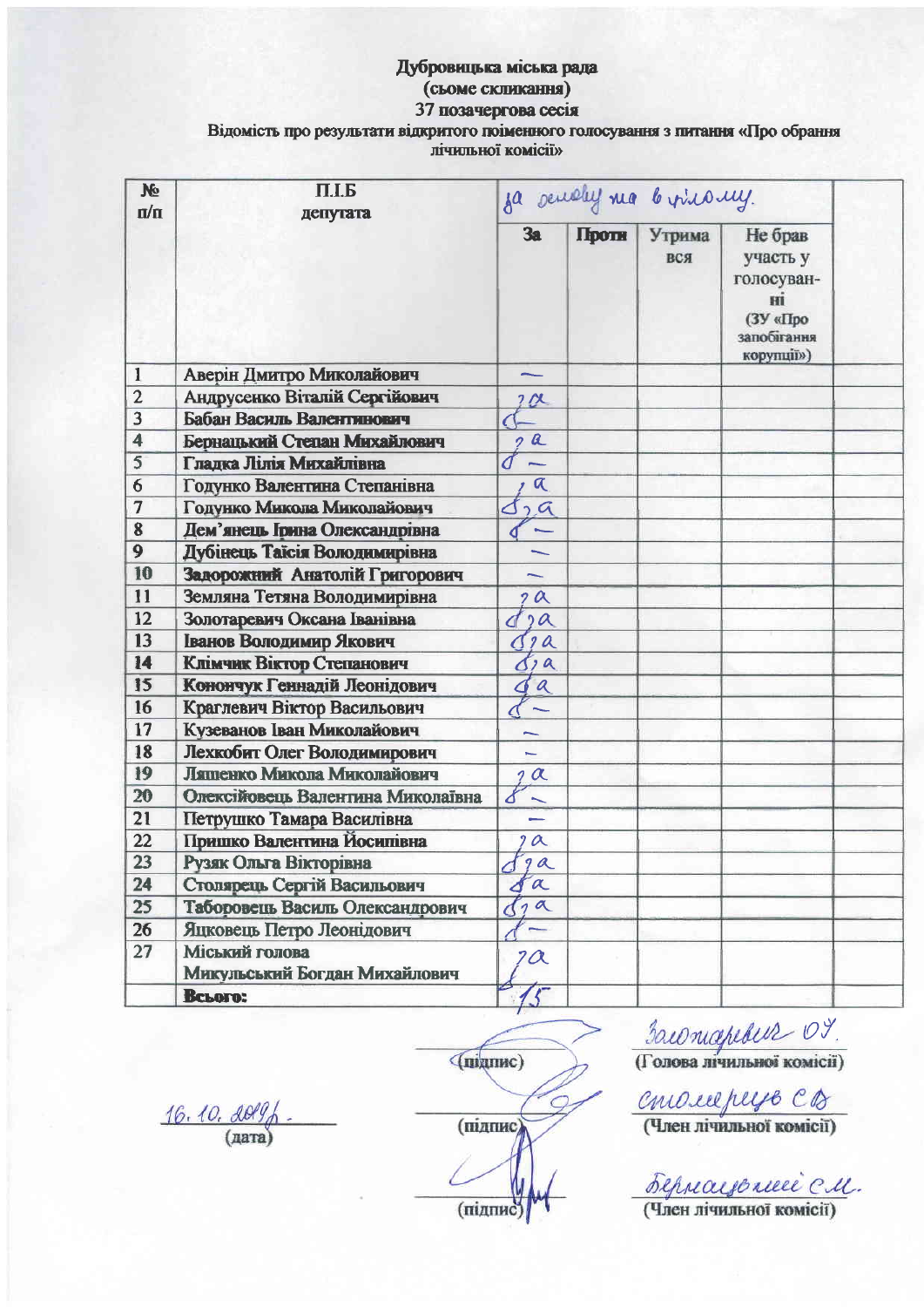## Дубровицька міська рада (сьоме скликання)

# 37 позачергова сесія

Відомість про результати відкритого поіменного голосування з питання «Про затвердження порядку денного тридцять сьомої позачергової сесії Дубровицької міської рали сьомого скликання».

| No<br>$\pi/\pi$ | П.І.Б<br>депутата                 | ja oeuoly na b ruouy     |       |               |                                                                                  |  |
|-----------------|-----------------------------------|--------------------------|-------|---------------|----------------------------------------------------------------------------------|--|
|                 |                                   | 3a                       | Проти | Утрима<br>вся | Не брав<br>участь у<br>голосуван-<br>Hİ<br>(ЗУ «Про<br>запобігання<br>корупції») |  |
| $\mathbf{1}$    | Аверін Дмитро Миколайович         |                          |       |               |                                                                                  |  |
| $\overline{2}$  | Андрусенко Віталій Сергійович     |                          |       |               |                                                                                  |  |
| 3               | Бабан Василь Валентинович         |                          |       |               |                                                                                  |  |
| 4               | Бернацький Степан Михайлович      |                          |       |               |                                                                                  |  |
| 5               | Гладка Лілія Михайлівна           |                          |       |               |                                                                                  |  |
| 6               | Годунко Валентина Степанівна      | 40                       |       |               |                                                                                  |  |
| $\overline{7}$  | Годунко Микола Миколайович        | $40-$                    |       |               |                                                                                  |  |
| $\bf{8}$        | Дем'янець Ірина Олександрівна     |                          |       |               |                                                                                  |  |
| 9               | Дубінець Таїсія Володимирівна     | $\overline{\phantom{0}}$ |       |               |                                                                                  |  |
| 10              | Задорожний Анатолій Григорович    |                          |       |               |                                                                                  |  |
| 11              | Земляна Тетяна Володимирівна      | $70-$                    |       |               |                                                                                  |  |
| 12              | Золотаревич Оксана Іванівна       | 4Q                       |       |               |                                                                                  |  |
| 13              | Іванов Володимир Якович           |                          |       |               |                                                                                  |  |
| 14              | Клімчик Віктор Степанович         | 40                       |       |               |                                                                                  |  |
| 15              | Конончук Геннадій Леонідович      |                          |       |               |                                                                                  |  |
| 16              | Краглевич Віктор Васильович       |                          |       |               |                                                                                  |  |
| 17              | Кузеванов Іван Миколайович        |                          |       |               |                                                                                  |  |
| 18              | Лехкобит Олег Володимирович       | $\overline{\phantom{0}}$ |       |               |                                                                                  |  |
| 19              | Ляшенко Микола Миколайович        | 70,                      |       |               |                                                                                  |  |
| 20              | Олексійовець Валентина Миколаївна |                          |       |               |                                                                                  |  |
| 21              | Петрушко Тамара Василівна         |                          |       |               |                                                                                  |  |
| 22              | Пришко Валентина Йосипівна        | $40-$                    |       |               |                                                                                  |  |
| 23              | Рузяк Ольга Вікторівна            | $10 -$                   |       |               |                                                                                  |  |
| 24              | Столярець Сергій Васильович       | 20                       |       |               |                                                                                  |  |
| 25              | Таборовець Василь Олександрович   |                          |       |               |                                                                                  |  |
| 26              | Яцковець Петро Леонідович         |                          |       |               |                                                                                  |  |
| 27              | Міський голова                    |                          |       |               |                                                                                  |  |
|                 | Микульський Богдан Михайлович     | R                        |       |               |                                                                                  |  |
|                 | Всього:                           | 18                       |       |               |                                                                                  |  |

16.10. 201 (дата)

(підпик (підпис

(підпис)

**Sheomaphtul** 09.

CNU cupeye CB

Берлауокий CU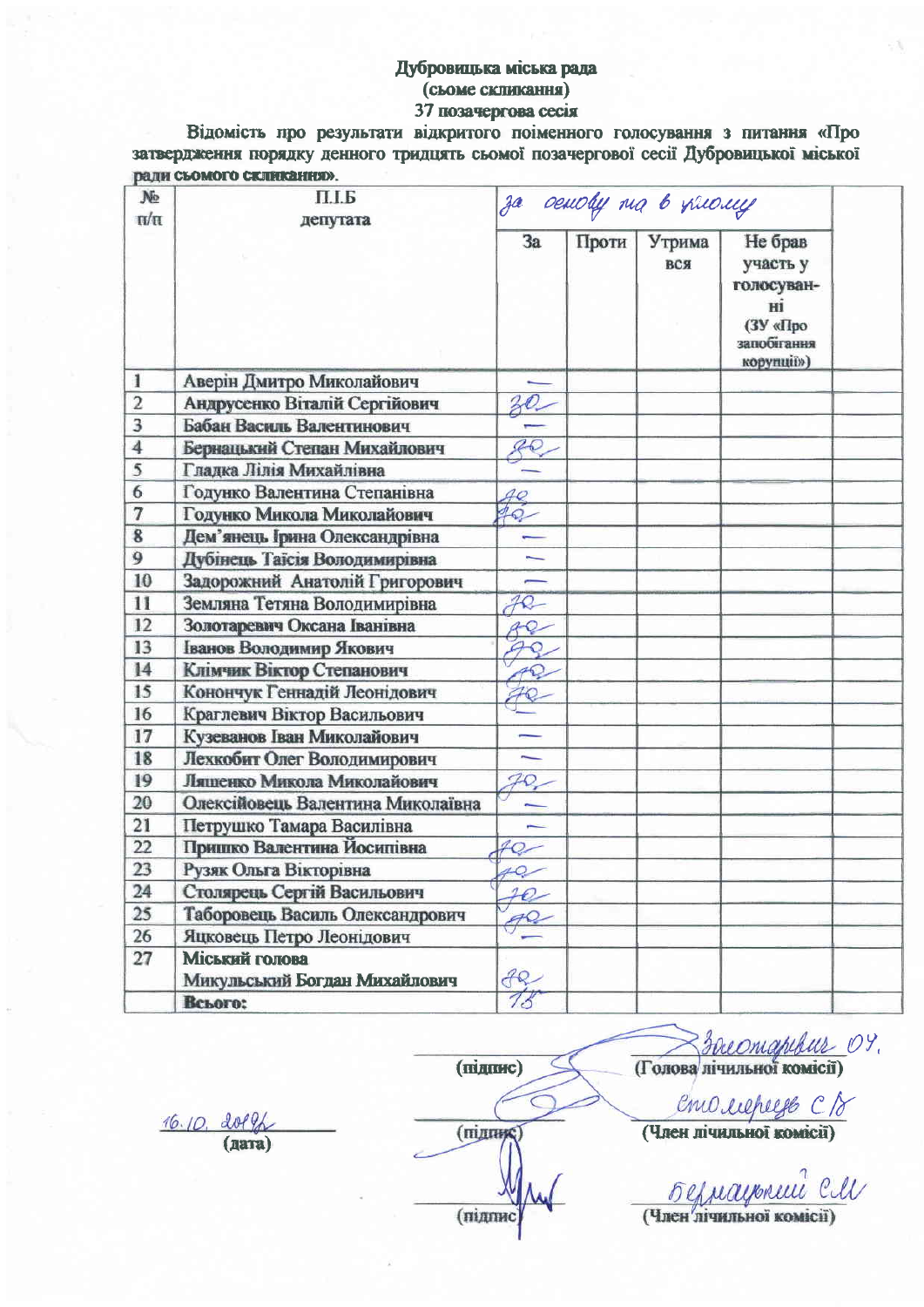#### Дубровнцыха міська рада (сьоме скликання) 37 позачергова сесія

Відомість про результати відкритого поіменного голосування з нитання «Про звернення депутатів Дубровицької міської ради до Президента України, Голови Верховної Ради України, Міністра закордонних справ України щодо політичної ситуації, що склалась навколо реалізації так званої «формули Штайнывера»». Доповнити пунктом: «Виконавчому апарату міської ради надіслати дане рішення для розгляду до Президента України, Голови Верховної Ради України, Міністерства закордонних справ **України»**.

| Ne<br>n/n               | <b>ITTP</b><br>депутата                         |                 | sa earoly ma bysearry z'aminement |               |                                                                                  |  |
|-------------------------|-------------------------------------------------|-----------------|-----------------------------------|---------------|----------------------------------------------------------------------------------|--|
|                         |                                                 | 3a              | Проти                             | Утрима<br>вся | Не брав<br>участь у<br>голосуван-<br>HI<br>(3Y «Про<br>запобігання<br>корупції») |  |
| 1                       | Аверін Дмитро Миколайович                       |                 |                                   |               |                                                                                  |  |
| $\overline{2}$          | Андрусенко Віталій Сергійович                   |                 |                                   |               |                                                                                  |  |
| $\overline{\mathbf{3}}$ | Бабан Василь Валентинович                       |                 |                                   |               |                                                                                  |  |
| 4                       | Бернацький Степан Михайлович                    |                 |                                   |               |                                                                                  |  |
| 5                       | Гладка Лілія Михайлівна                         |                 |                                   |               |                                                                                  |  |
| $6\phantom{1}6$         | Годунко Валентина Степанівна                    | $R_{-}$         |                                   |               |                                                                                  |  |
| 7                       | Годунко Микола Миколайович                      |                 |                                   |               |                                                                                  |  |
| 8                       | Дем'янець Ірина Олександрівна                   |                 |                                   |               |                                                                                  |  |
| 9                       | Дубінець Таїсія Володимирівна                   |                 |                                   |               |                                                                                  |  |
| 10                      | Задорожний Анатолій Григорович                  |                 |                                   |               |                                                                                  |  |
| 11                      | Земляна Тетяна Володимирівна                    | $\varphi$       |                                   |               |                                                                                  |  |
| 12                      | Золотаревич Оксана Іванівна                     |                 |                                   |               |                                                                                  |  |
| 13                      | Іванов Володимир Якович                         | $\mathcal{Q}_-$ |                                   |               |                                                                                  |  |
| 14                      | Клімчик Віктор Степанович                       |                 |                                   |               |                                                                                  |  |
| 15                      | Конончук Геннадій Леонідович                    |                 |                                   |               |                                                                                  |  |
| 16                      | Краглевич Віктор Васильович                     |                 |                                   |               |                                                                                  |  |
| 17                      | Кузеванов Іван Миколайович                      |                 |                                   |               |                                                                                  |  |
| 18                      | Лехкобит Олег Володимирович                     |                 |                                   |               |                                                                                  |  |
| 19                      | Ляшенко Микола Миколайович                      |                 |                                   |               |                                                                                  |  |
| 20                      | Олексійовець Валентина Миколаївна               |                 |                                   |               |                                                                                  |  |
| 21                      | Петрушко Тамара Василівна                       |                 |                                   |               |                                                                                  |  |
| 22                      | Пришко Валентина Йосипівна                      | $40-$           |                                   |               |                                                                                  |  |
| 23                      | Рузяк Ольга Вікторівна                          | $\mathcal{R}$   |                                   |               |                                                                                  |  |
| 24                      | Столярець Сергій Васильович                     |                 |                                   |               |                                                                                  |  |
| 25                      | Таборовець Василь Олександрович                 |                 |                                   |               |                                                                                  |  |
| 26                      | Яцковець Петро Леонідович                       |                 |                                   |               |                                                                                  |  |
| 27                      | Міський голова<br>Микульський Богдан Михайлович |                 |                                   |               |                                                                                  |  |
|                         | <b>BCLOFO:</b>                                  |                 |                                   |               |                                                                                  |  |

16. X.

 $(<sub>ATa</sub>)$ 

 $(m<sub>ATH</sub>)$ (migmu (mixmuc

30 comaplebur 04 MOUULLUS CD

Sepragosui en (Член лічнимий комісії)